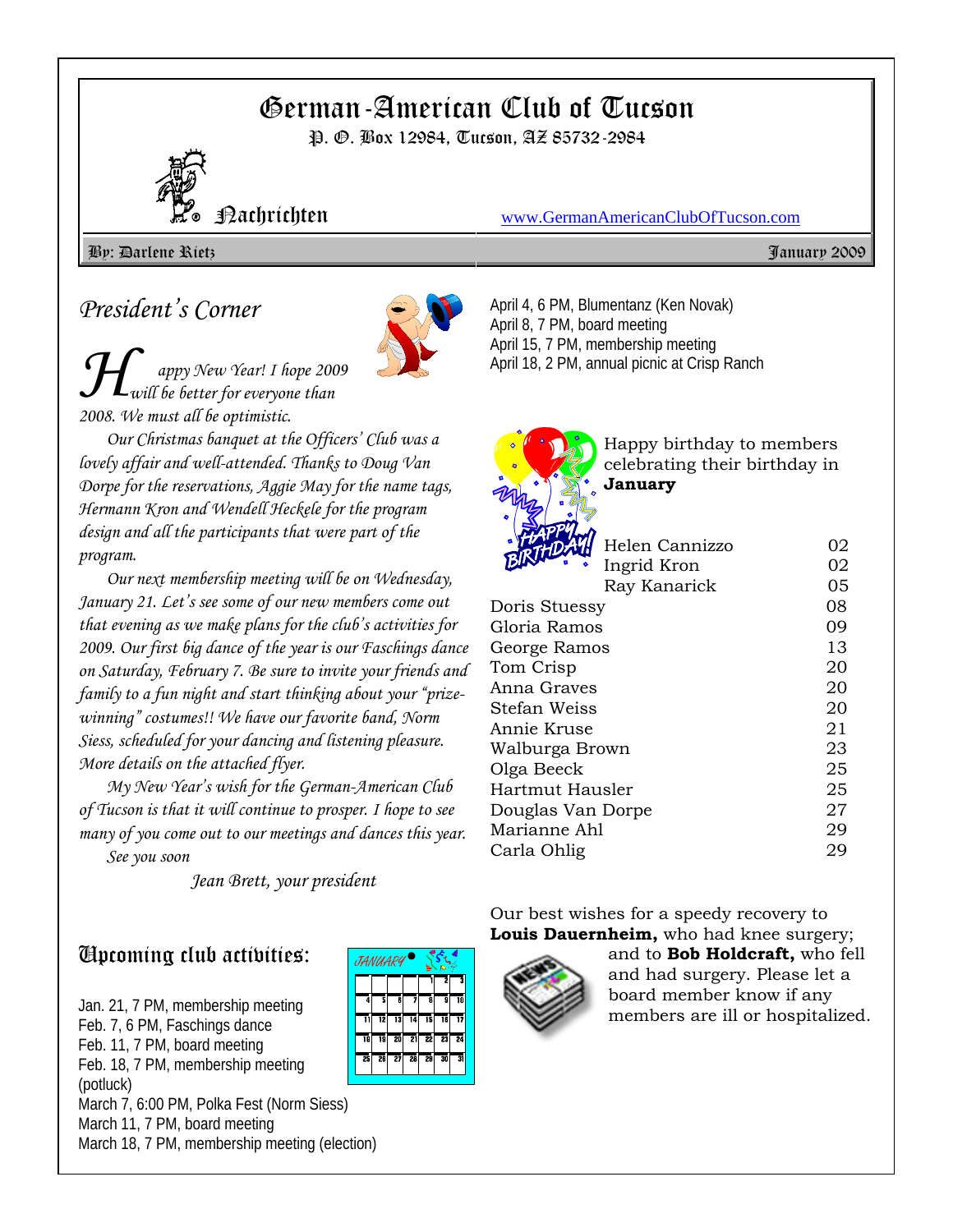#### 2 By: Darlene Rietz January 2009

It was mentioned at our last membership meeting that we would have a special guest who would share tips on how to select and store fresh vegetables and fruits. Regretfully, due to illness, Mr. Bernardi will not be able to attend our meeting after all. We will try to reschedule him at a later time.

#### **FASCHINGS DANCE**

Our Faschings Dance will be on February 7 at the FOP at 3445 North Dodge Blvd. We will have prizes for the best costumes - best

man, best woman, best couple. Dinner at \$8.00 per person will be Kassler Rippchen, buttered red potatoes, sauerkraut, rolls, butter, coffee and cake. Reservations deadline for dinner is January 30. Just coffee and cake for \$2.00 will be available throughout the evening. Doors open at 5:30 pm. Entry fee for paid up members for the year 2009 is \$6.00; non-paid up members and guests is \$8.00. Norm Siess's band will be playing from 6 to 10 pm. See attached flyer.

#### **REMINDER**

MEMBERSHIP DUES OF \$20 PER MEMBER ARE DUE BEFORE THE END OF JANUARY 2009. PLEASE MAIL YOUR DUES TO THE CLUB P. O. BOX OR GIVE IT TO THE TREASURER AT A MEETING. IF NOT PAID BY THE END OF FEBRUARY, YOU WILL BE DROPPED FROM THE MAILING LIST.

## Old friends are the best collectibles. Submitted by Jean Brett

### **EIN GUTES NEUES JAHR!!!**



Sincere condolences to **Marianne Ahl** on the death of her husband Archie on December 6. The Ahls were winter visitors and joined the Club in November 2003.

and to **Marianne Nieder** on the passing of her husband Leo on December 30, 2008. Leo joined the Club in 1965 and served as president for a short time in 1966. May Archie and Leo rest in peace.

CONGRATULATIONS to **Wendell Heckele** on his upcoming retirement from Raytheon on January 31.





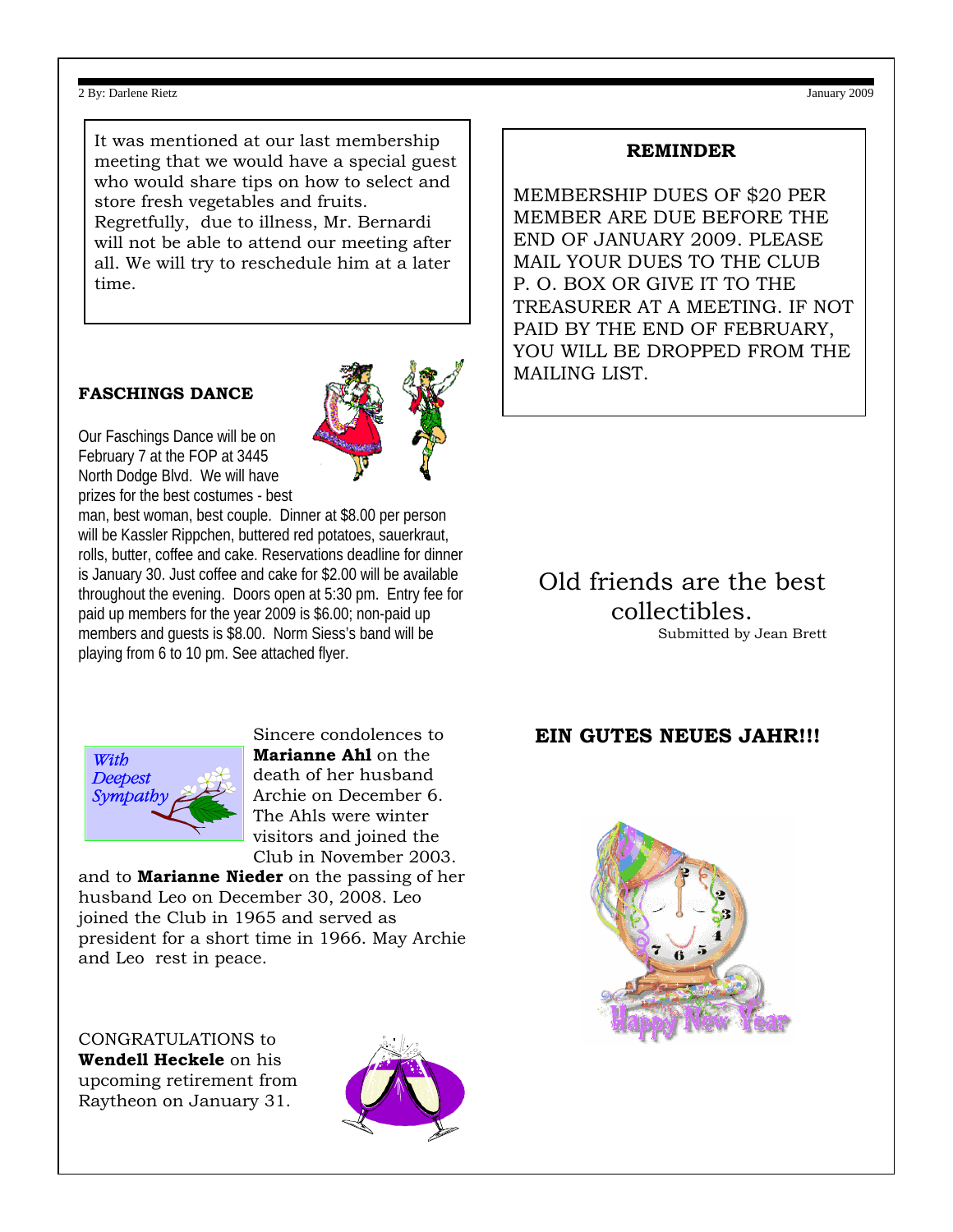3 By: Darlene Rietz January 2009

## NOMINATION AND ELECTION OF OFFICERS

Send or bring in your nominations at the January and February meetings

PRESIDENT **EXECUTE AND THE SET OF STATE AND SET OF STATE AND SET OF STATE AND SET OF STATE AND SET OF STATE AND SET OF STATE AND SET OF STATE AND SET OF STATE AND SET OF STATE AND SET OF STATE AND SET OF STATE AND SET OF S** VICE PRESIDENT **WE** RECORDING SECRETARY \_\_\_\_\_\_\_\_\_\_\_\_\_\_\_\_\_\_\_\_\_\_\_\_\_\_\_ CORRESPONDING SECRETARY \_\_\_\_\_\_\_\_\_\_\_\_\_\_\_\_\_\_\_\_\_\_ TREASURER \_\_\_\_\_\_\_\_\_\_\_\_\_\_\_\_\_\_\_\_\_\_\_\_\_\_\_\_\_\_\_\_\_\_\_\_\_\_\_ COUNCIL MEMBERS \_\_\_\_\_\_\_\_\_\_\_\_\_\_\_\_\_\_\_\_\_\_\_\_\_\_\_\_\_\_\_\_

NOTE: If you wish to be nominated for any of these positions, please enter your name in as many of the positions in which you would not mind serving.